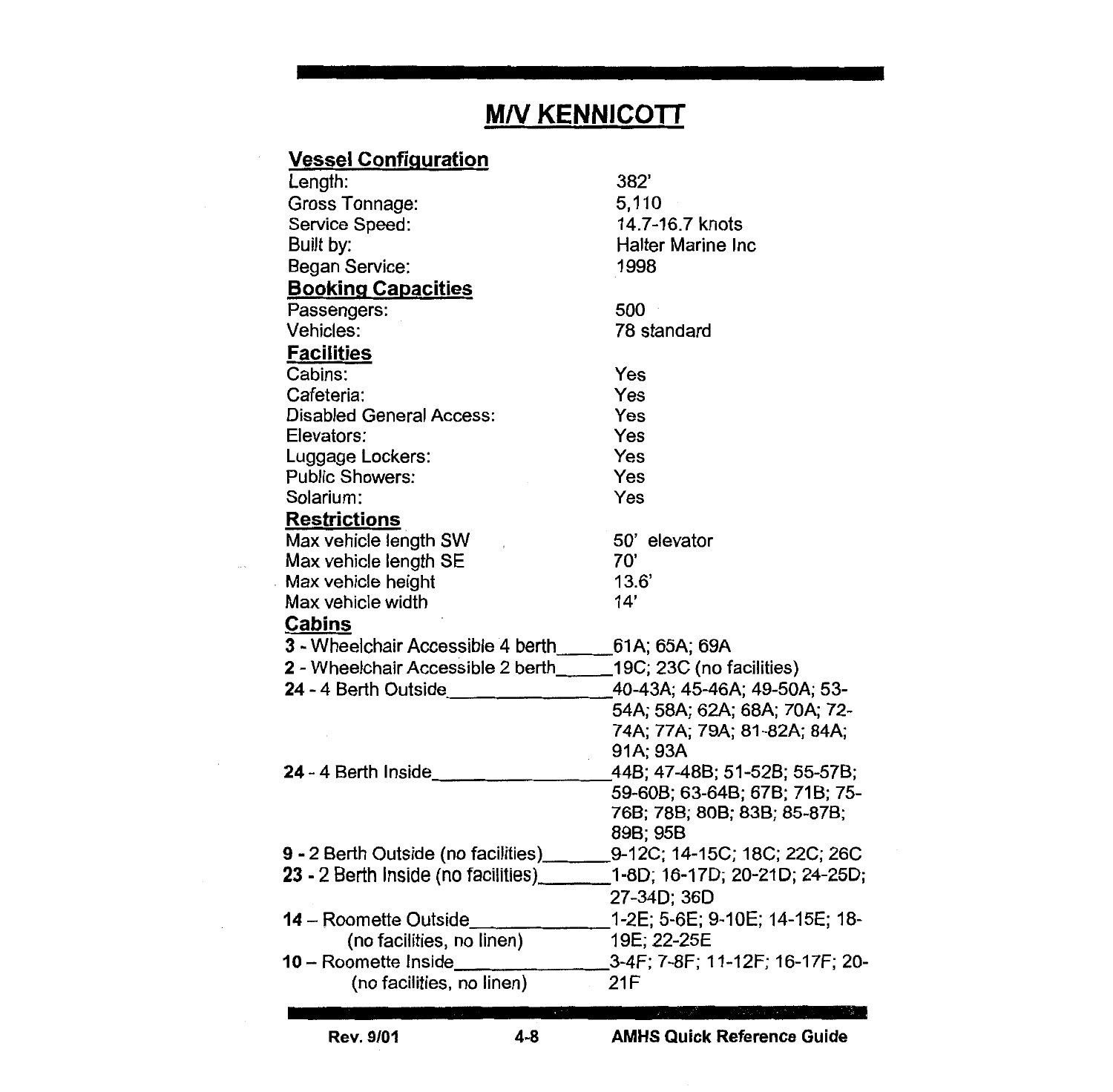

Rev. 9/01

**AMHS Quick Reference Guide**